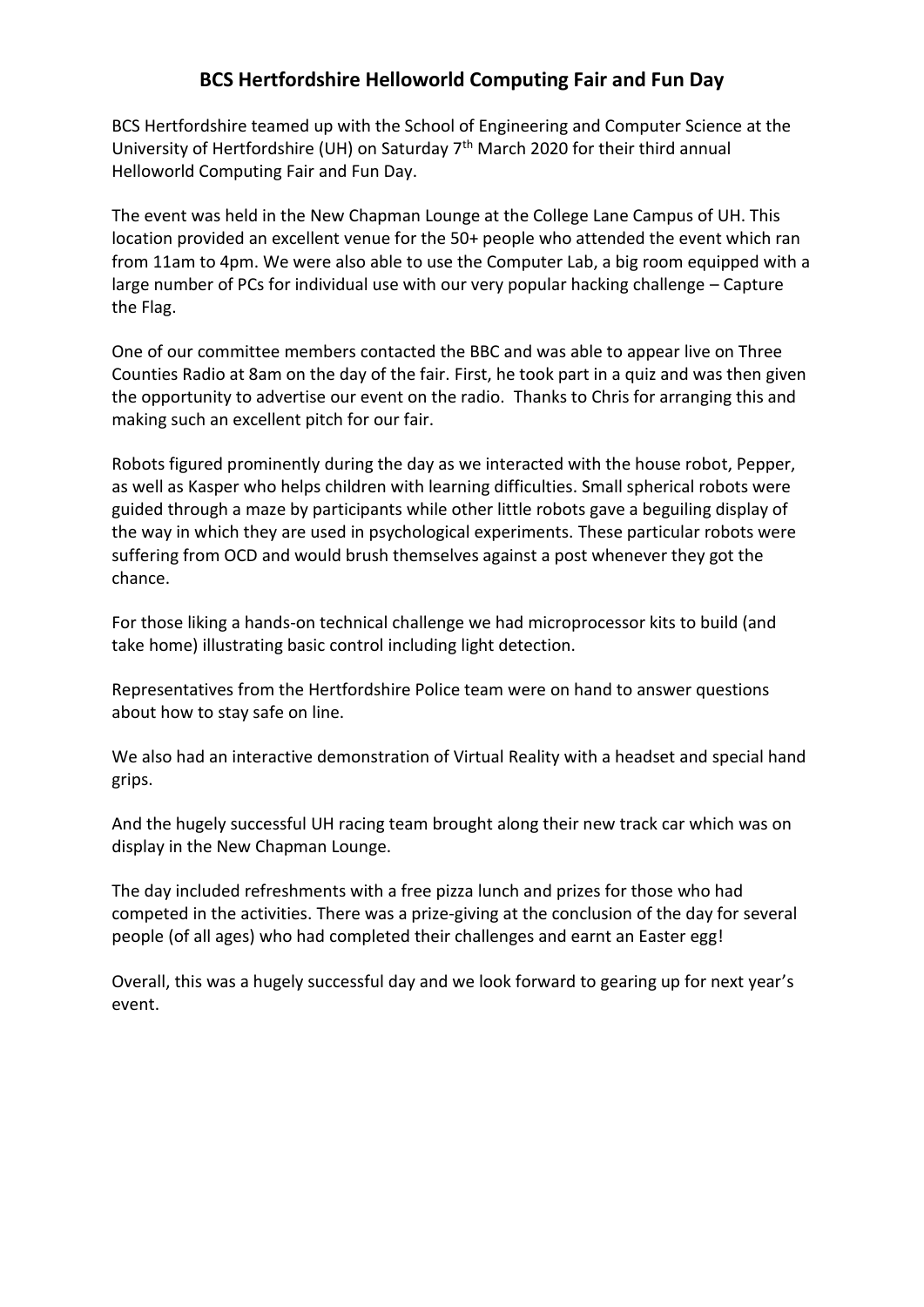**Here are some pictures showing a few of the attractions.**

**Psychology with a robot.**



# **Building microprocessor kits**

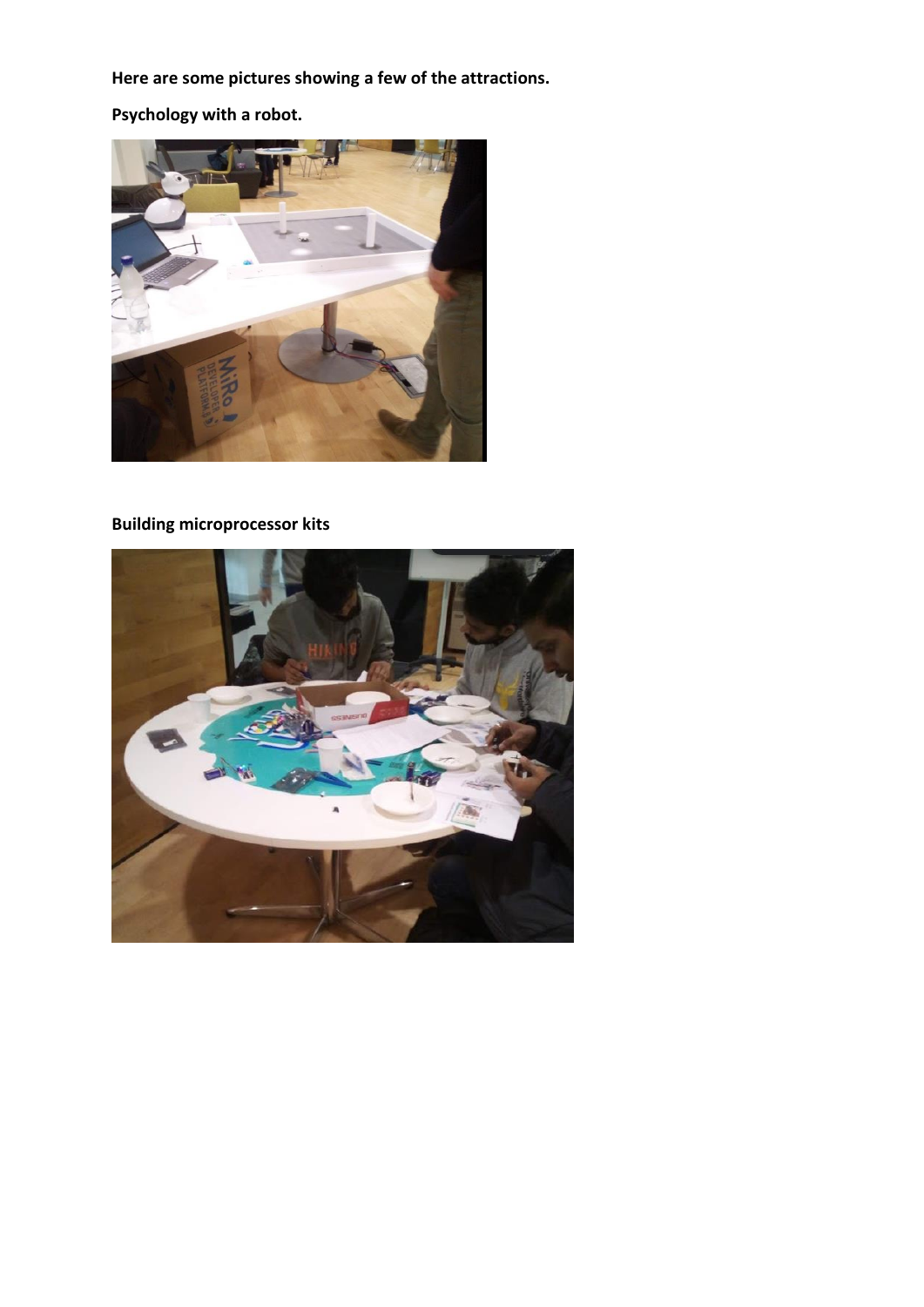#### **Hertfordshire Police Cyber Protect**



## **Virtual Reality**

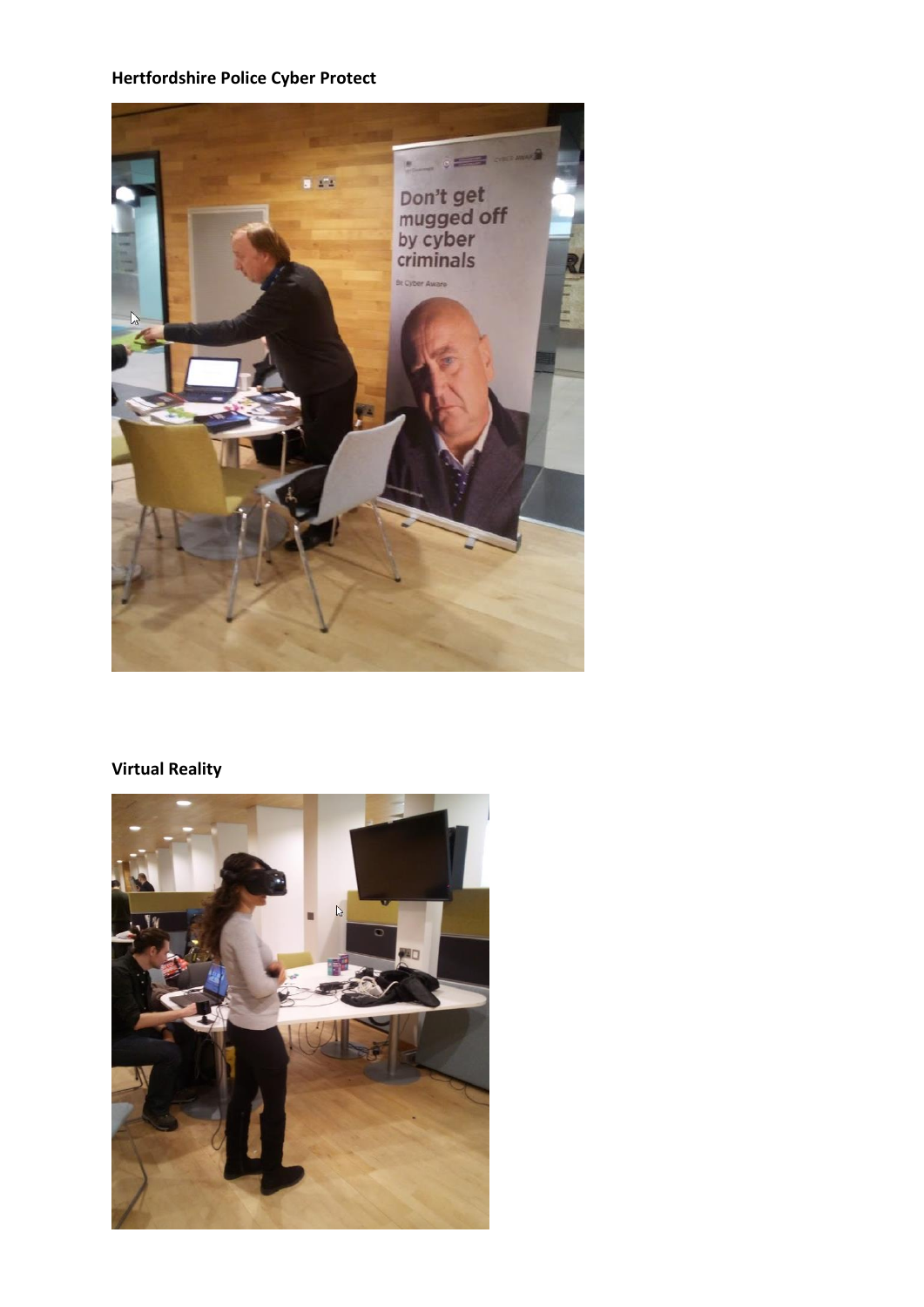## **UH racing team new track car**